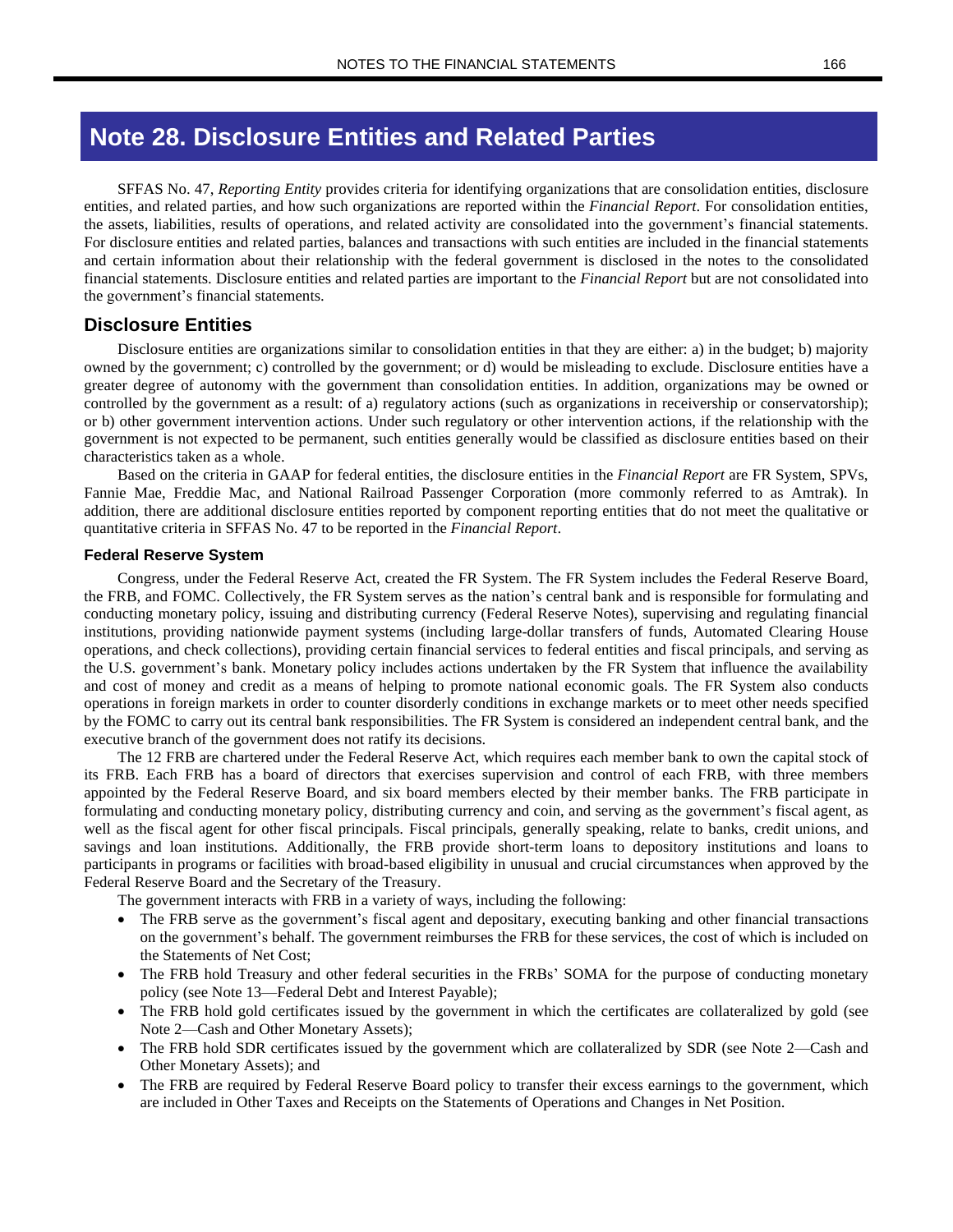#### • **Federal Reserve System Structure**

The Federal Reserve Board is an independent organization governed by seven members who are appointed by the President and confirmed by the Senate. The full term of a Federal Reserve Board member is 14 years, and the appointments are staggered so that one term expires on January 31 of each even-numbered year. The Federal Reserve Board has a number of supervisory and regulatory responsibilities for institutions including, among others, statechartered banks that are members of the FR System, bank holding companies, and savings and loan holding companies. In addition, the Federal Reserve Board has general supervisory responsibilities for the 12 FRB, and issues currency (Federal Reserve Notes) to the FRB for distribution.

The FOMC is comprised of the seven Federal Reserve Board members and five of the 12 FRB presidents, and is charged with formulating and conducting monetary policy primarily through open market operations (the purchase and sale of certain securities in the open market), the principal tool of national monetary policy. These operations affect the amount of reserve balances available to depository institutions, thereby influencing overall monetary and credit conditions.

#### • **Federal Reserve Monetary Policy Action**

Monetary policy comprises the Federal Reserve's actions and communications to promote maximum employment, stable prices, and moderate long-term interest rates; the economic goals the Congress has instructed the Federal Reserve to pursue. The effects of the COVID-19 pandemic have continued to weigh on the U.S. economy, and employment has remained well below pre-pandemic levels. Furthermore, shortages of material inputs and difficulties in hiring have held down activity in a number of industries. In part because of these bottlenecks and other largely transitory factors, PCE prices rose 3.9 percent over the twelve months ending in May.

During FY 2021, the FOMC held its policy rate near zero and continued to purchase Treasury securities and agency MBS to support the economic recovery. These measures, along with the FOMC's guidance on interest rates and the Federal Reserve's Balance Sheet, will help ensure that monetary policy continues to deliver powerful support to the economy until the recovery is complete. As of July 2021, the FOMC expected to maintain the target range for the federal funds rate until labor market conditions have reached levels consistent with its assessments of maximum employment and inflation has risen to 2.0 percent and is on track to moderately exceed that rate for some time. In January 2022, the FOMC indicated that it expects it will soon be appropriate to raise the target range for the federal funds rate.

Throughout FY 2021, the Federal Reserve continued to undertake asset purchases, increasing its holdings of Treasury securities by \$80.0 billion per month and its holdings of agency MBS by \$40.0 billion per month. Subsequent to September 30, 2021, the FOMC decided to reduce its monthly pace of net asset purchases of Treasury securities and agency MBS, and intends to bring them to an end in early March 2022. These purchases help foster smooth market functioning and accommodative financial conditions, thereby supporting the flow of credit to households and businesses.

#### • **Federal Reserve System Assets, Liabilities, Revenues, Expenses, Gains, and Losses**

The FRB hold Treasury and other securities in the SOMA for the purpose of conducting monetary policy. As of September 30, 2021, Treasury securities held by the FRB totaled \$3,803.7 billion, which excludes \$1,628.0 billion in Treasury securities used in overnight reverse repurchase transactions. As of September 30, 2020, Treasury securities held by the FRB totaled \$4,050.1 billion, which excludes \$395.1 billion in Treasury securities used in overnight reverse repurchase transactions. Such securities are included in federal debt and interest payable (see Note 13—Federal Debt and Interest Payable). For fiscal years ended September 30, 2021, and 2020, Treasury incurred interest cost relating to the FRB's Treasury holdings amounting to \$87.1 billion and \$64.3 billion, respectively, which is included in interest on Treasury securities held by the public on the Statement of Net Cost. Unrestricted Cash held on deposit at the FRB as of September 30, 2021, and 2020, was \$198.4 billion and \$1,769.8 billion, respectively, and are included in cash and other monetary assets. In addition, restricted cash as of September 30, 2021, and 2020, was \$46.0 billion and \$40.8 billion, respectively; a significant portion is held on deposit at the FRB (see Note 2—Cash and Other Monetary Assets). The outstanding SDR certificates issued by the government to the Federal Reserve, valued at \$5.2 billion as of September 30, 2021 and 2020, which are reported under Other Liabilities on the government's Balance Sheet (see Note 19—Other Liabilities).

Treasury securities are generally subject to the same market condition as other financial instruments. In the open market, the FRB purchase and sell Treasury securities as a mechanism for controlling the money supply.

Financial and other information concerning the FR System, including financial statements for the Federal Reserve Board and the FRB, may be obtained at [https://federalreserve.gov.](https://www.federalreserve.gov/)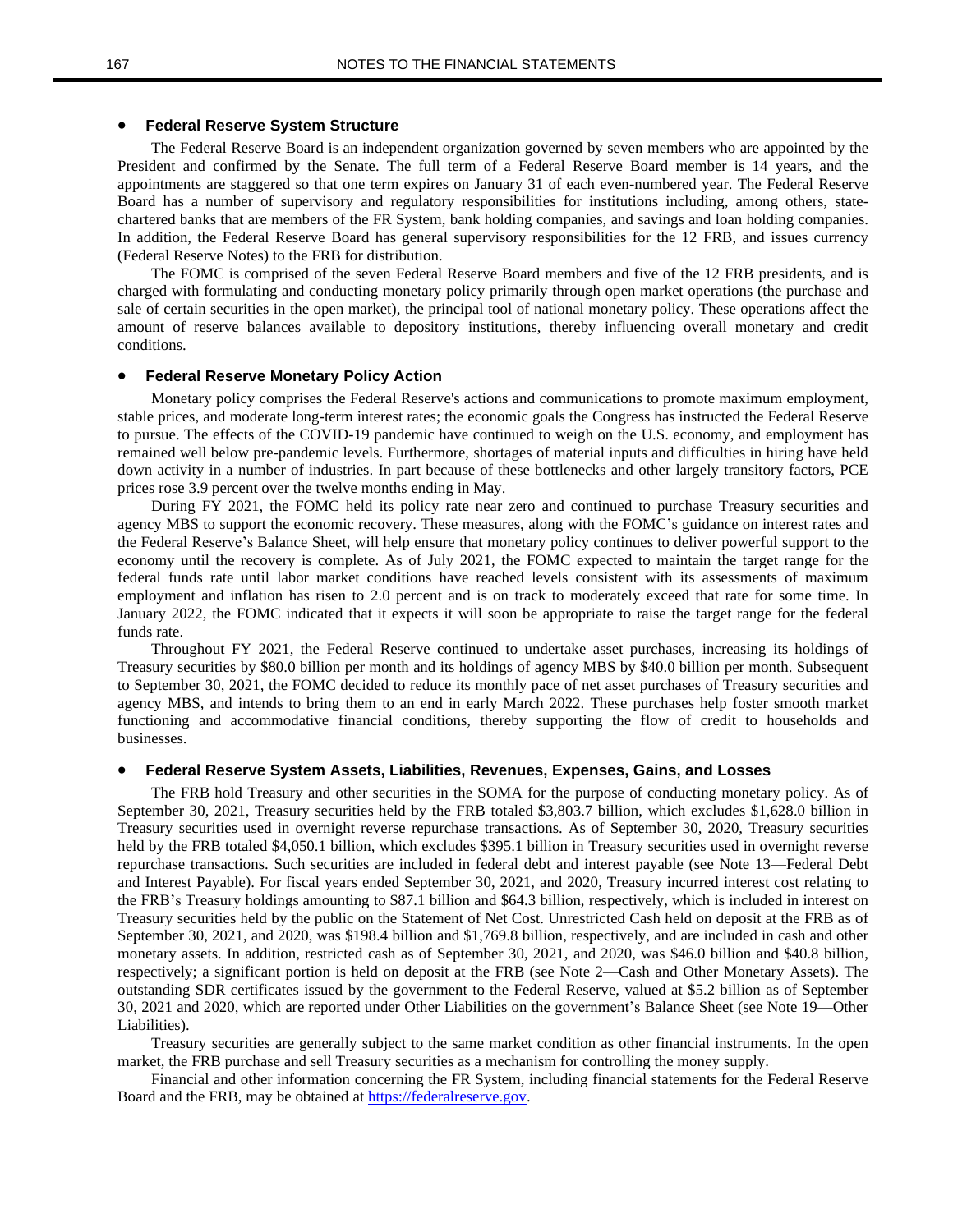#### • **FRB Residual Earnings Transferred to the Government**

FRB generate income from interest earned on securities, reimbursable services provided to federal entities, and the provision of priced services to depository institutions, as specified by the *Monetary Control Act of 1980*. Although the FRB generate earnings from carrying out open market operations (via the earnings on securities held in the SOMA account), their execution of these operations is for the purpose of accomplishing monetary policy rather than generating earnings. Each FRB is required by Federal Reserve Board policy to transfer to the government its residual (or excess) earnings, after providing for the cost of operations, payment of dividends, and surplus funds not to exceed an FRB's allocated portion of an aggregate of \$6.8 billion for all FRB. These residual earnings may vary due to, among other things, changes in the SOMA balance levels that may occur in conducting monetary policy. If an FRB's earnings for the year are not sufficient to provide for the cost of operations, payment of dividends, or allocated portion of \$6.8 billion aggregate surplus funds limitation, an FRB will suspend its payments to the government until such earnings become sufficient. These funds are part of restricted cash at the Federal Reserve (see Note 2—Cash and Other Monetary Assets). The FRB residual earnings of \$100.1 billion and \$81.9 billion for fiscal years ended September 30, 2021, and 2020, respectively, are reported as other taxes and receipts on the Statements of Operations and Changes in Net Position. Accounts receivable, net, includes a receivable for FRB's residual earnings which represents the earnings due to the General Fund as of September 30, but not collected by the General Fund until after the end of the month. As of September 30, 2021, and 2020, accounts receivable on FRB's residual earnings are \$0.3 billion and \$0.2 billion, respectively (see Note 3—Accounts Receivable, Net).

#### **Special Purpose Vehicles**

In response to the COVID-19 pandemic, the government holds equity investments in SPVs established by the Federal Reserve Board for the purpose of enhancing the liquidity of the U.S. financial system. Involvement in these programs represents non-permanent intervention activities designed to help mitigate the economic impacts of the pandemic. Accordingly, the government's equity interests in these SPVs meet the SFFAS No. 47 criteria for classifying our SPV investments as disclosure entities. These entities are not consolidated as part of the government's consolidated financial statements; however, the value of the investments in the SPVs, changes in value, and related activity with the SPVs are included in the government's consolidated financial statements (see Note 8—Investments in Special Purpose Vehicles).

#### **Fannie Mae and Freddie Mac**

In 2008, during the financial crisis, the government placed Fannie Mae and Freddie Mac under conservatorship to help ensure their financial stability. These entities meet the criteria in SFFAS No. 47, for disclosure entities as both a) "receiverships and conservatorships,"; and b) as entities wherein "federal government intervention actions resulted in control or ownership" with intervention actions not expected to be permanent. Accordingly, these entities are not consolidated into the government's consolidated financial statements. However, the values of the investments in such entities, changes in value, and related activity with these entities are included in the government's consolidated financial statements (see Note 9— Investments in Government-Sponsored Enterprises for additional information).

#### **Amtrak**

Amtrak was incorporated in 1971 pursuant to the *Rail Passenger Service Act of 1970* and is authorized to operate a nationwide system of passenger rail transportation. Amtrak is a private, for-profit corporation under 49 U.S.C. § 24301 and D.C. law. It is not a department, entity, or instrumentality of the government. Amtrak's classification as a disclosure entity is attributable to being a) listed in the budget; b) financed mostly by sources other than taxes; and c) governed by an independent Board of Directors, which is comprised of 10 directors. The Secretary of Transportation, who is a director by statute, and eight of the other Amtrak directors, are appointed by the President with the advice and consent of the U.S. Senate. The President of Amtrak also is a board member and is appointed by the board. Amtrak does not take actions on behalf of the government but benefits the national economy by providing a transportation option in 46 states and the D.C.

The government (through the DOT) owns 100.0 percent of Amtrak's preferred stock (109,396,994 shares of \$100.00 par value). Each share of preferred stock is convertible into ten shares of common stock. The common stockholders have voting rights for "amendments to Amtrak's Articles of Incorporation proposed by the Board of Directors and for certain other extraordinary events." Although Section 4.02(g) of the Amtrak Articles of Incorporation allow for the conversion of preferred stock to common stock, current government administrative policy is to not convert its holdings without Congressional authorization. Section 4.02(g) of the Amtrak Articles of Incorporation does not limit the timing of conversion or require any preapprovals. Conversion is effective the business day following receipt of written notice of the holder's election to convert. The government does not recognize the Amtrak preferred stock in its financial statements because, under the corporation's current financial structure, the preferred shares do not have a liquidation preference over the common shares, the preferred shares do not have any voting rights, and dividends are neither declared nor in arrears.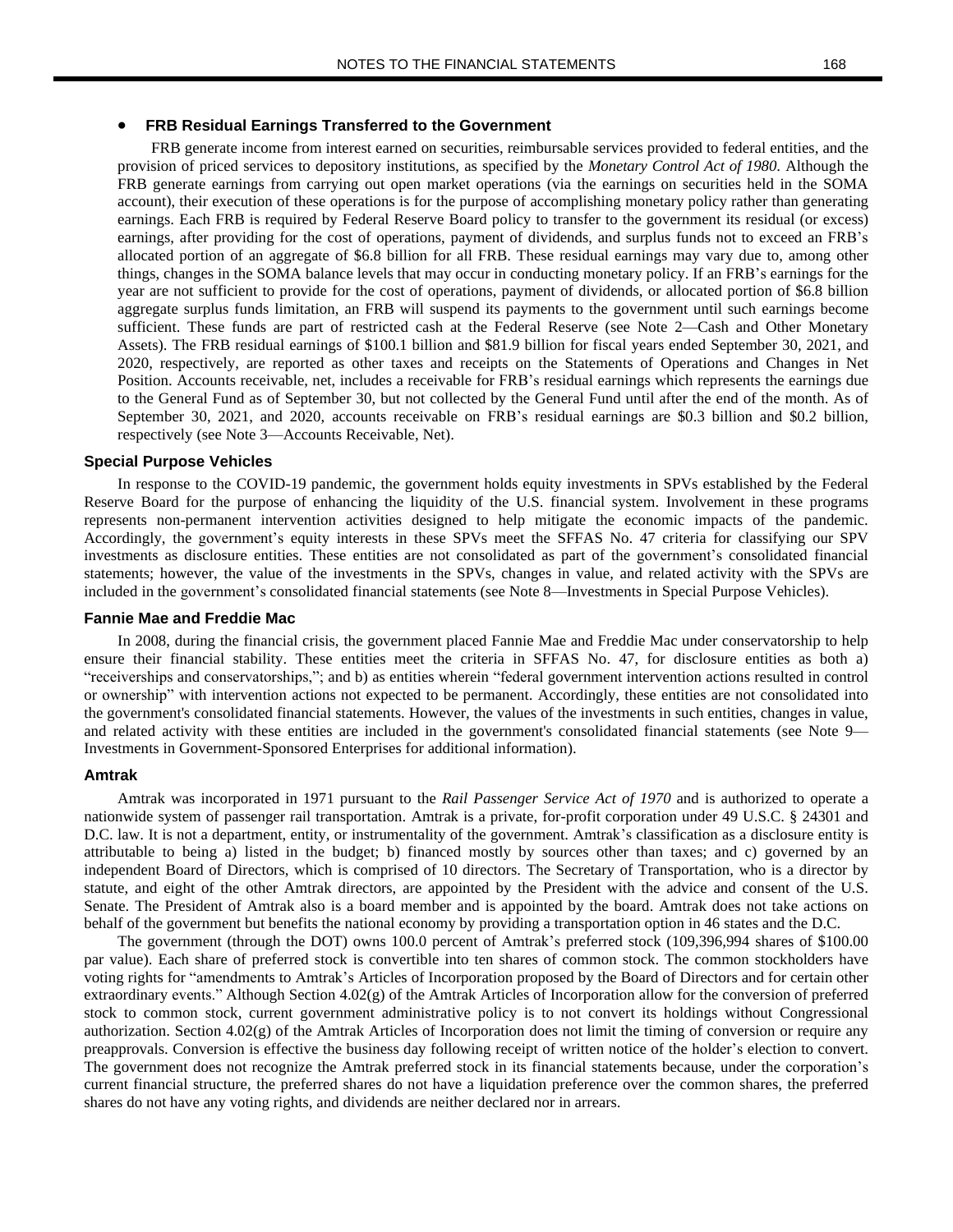In addition to the purchase/ownership of the Amtrak preferred stock, the government has provided funding to Amtrak, since 1972, primarily through grants and loans. Amtrak receives grants from the government that cover a portion of the corporation's annual operating expenses and capital investments. Funding provided to Amtrak through grant agreements are included in the government's annual budget and the DOT financial statements. For the fiscal year ended September 30, 2021, the net cost amount was \$3.2 billion, and total budgetary outlays were \$4.7 billion. For the fiscal year ended September 30, 2020, the net cost amount was \$2.6 billion, and total budgetary outlays were \$3.0 billion.

The government has possession of two long-term notes with Amtrak. The first note is for \$4.0 billion and matures in 2975 and, the second note is for \$1.1 billion and matures in 2082 with renewable 99-year terms. Interest is not accruing on these notes as long as the current financial structure of Amtrak remains unchanged. If the financial structure of Amtrak changes, both principal and accrued interest are due and payable. The government does not recognize the long-term notes in its financial statements since the notes, with maturity dates of 2975 and 2082, are considered fully uncollectible due to the lengthy terms, Amtrak's history of operating losses, and ability to generate funds for repayment. Amtrak's ability to continue to operate in its current form is dependent upon the continued receipt of subsidies from the government.

Financial and other information concerning Amtrak including financial statements may be obtained at [https://www.amtrak.com/reports-documents.](https://www.amtrak.com/reports-documents)

### **Related Parties**

Related parties exist if the existing relationship, or one party to the existing relationship, has the ability to exercise significant influence over the party's policy decisions. Related parties do not meet the principles for inclusion, but are reported in the *Financial Report* if they maintain relationships of such significance that it would be misleading to exclude.

Based on the criteria in SFFAS No. 47, the related parties reported in the *Financial Report* are FHLBanks, IMF, Multilateral Banks, and PEFCO. In addition, there are additional related parties reported by component reporting entities that do not meet the criteria to be reported in the *Financial Report*.

#### **Federal Home Loan Banks**

The government is empowered with supervisory and regulatory oversight of the 11 FHLBanks. The government is responsible for ensuring that each regulated entity operates in a safe and sound manner, including maintenance of adequate capital and internal control, and carries out its housing and community development finance missions. Each FHLBank operates as a separate federally chartered corporation with its own board of directors, management, and employees. The FHLBanks are GSEs that were organized under the *Federal Home Loan Bank Act of 1932,* to serve the public by enhancing the availability of credit for residential mortgages and targeted community development. They are financial cooperatives that provide a readily available, competitively-priced source of funds to their member institutions. The FHLBanks are not government entities and do not receive financial support from taxpayers. The government does not guarantee, directly or indirectly, the debt securities or other obligations of FHLBanks.

By law, in the event of certain adverse circumstances, Treasury is authorized to purchase up to \$4.0 billion of obligations of the FHLBanks. This authority may be exercised only if alternative means cannot be effectively employed to permit the FHLBanks to continue to supply reasonable amounts of funds to the mortgage market, and the ability to supply such funds is substantially impaired because of monetary stringency and a high level of interest rates. Any funds borrowed from Treasury shall be repaid by the FHLBanks at the earliest practicable date. Treasury has not used such authority. Also, in accordance with the *Government Corporations Control Act*, Treasury prescribes certain terms concerning the FHLBanks issuance of obligations to the public. Due to the market volatility brought about by the COVID-19 pandemic and the resulting decline in interest rates, investors preferred short-term obligations. The FHLBanks continued to benefit from strong investor interest and managed debt issuance to meet the needs of members. Financial and other information concerning FHLBanks including financial statements may be obtained at [http://www.fhlbanks.com/.](http://www.fhlbanks.com/)

#### **International Monetary Fund and Multilateral Development Banks**

The IMF's primary purpose is to ensure the stability of the international monetary system—the system of exchange rates and international payments that enables countries to transact with each other. Member countries provide resources for IMF loans through their subscription quotas (quotas). The IMF also has two pools of resources that can be used in the event of a crisis that requires lending beyond the level available from quota resources: (i) the NAB and (ii) bilateral borrowing arrangements. Participation in the IMF works like an exchange of monetary assets.

Quotas are the principal component of the IMF's financial resources and are denominated in SDR. The size of each member's quota is based broadly on its relative position in the world economy. The U.S. holds the largest quota of any IMF member. Since 2016, U.S. quota in the IMF has been about SDR 83 billion. The equivalent dollar value of the quota total U.S. as of September 30, 2021 and 2020, was approximately \$116.7 billion and approximately \$116.6 billion, respectively. The government has funded a portion of U.S. quota to the IMF for lending, represented by U.S. reserve position at the IMF,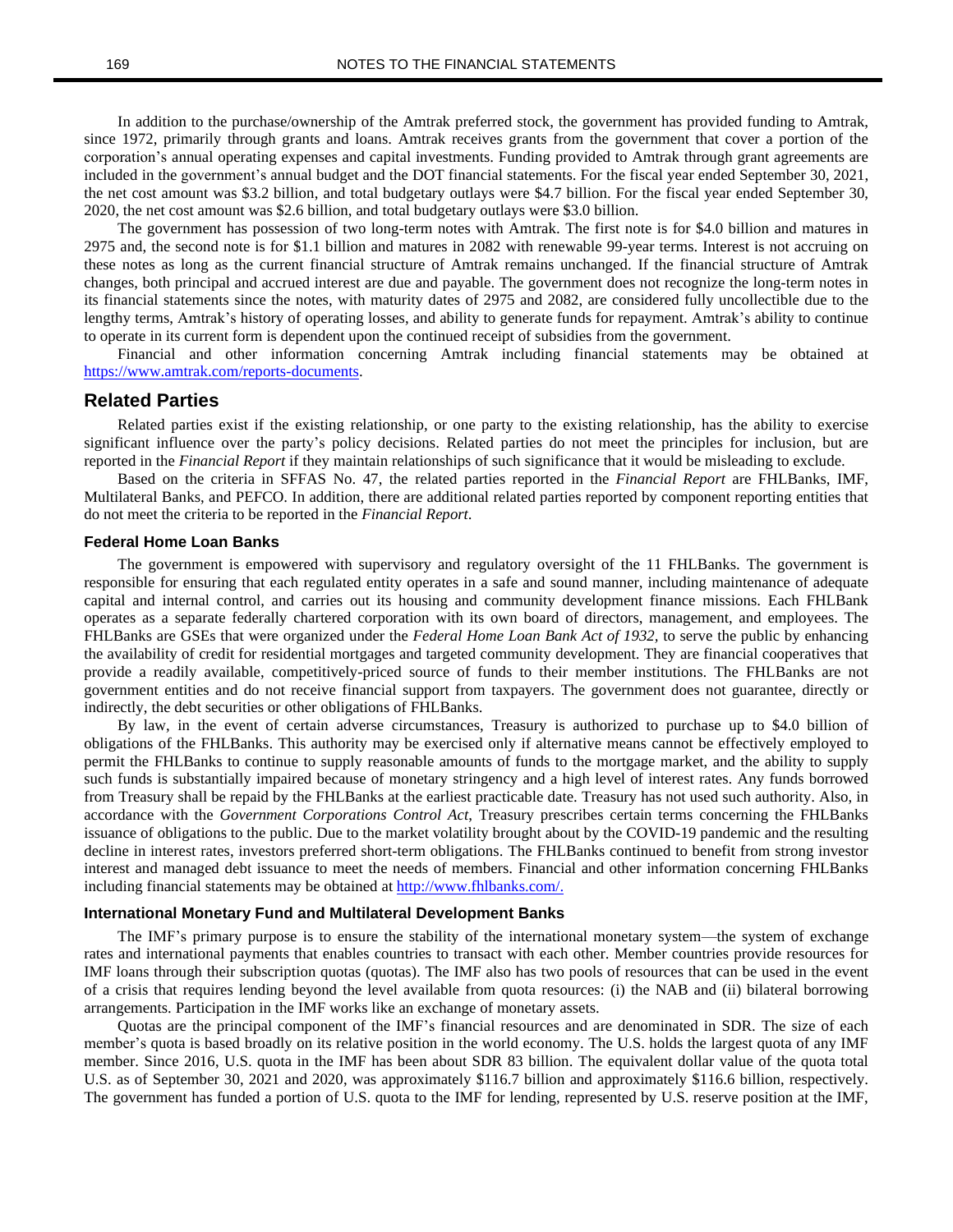while the remainder of the U.S. quota is represented by a letter of credit on which the IMF can draw as needed for lending. The U.S. reserve position was approximately \$32.7 billion as of September 30, 2021, and approximately \$31.2 billion as of September 30, 2020, with the remaining undrawn letter of credit representing the balance (see Note 2—Cash and Other Monetary Assets and Note 21—Commitments). The government's quota serves as the key determinant for its 16.5 percent share of voting rights in various IMF decisions. Since certain key IMF decisions require approval by at least 85.0 percent of the voting power, the government (represented by the Secretary of the Treasury) holds a substantial voice in the IMF and exercises significant influence over IMF policies, including veto power over major IMF decisions.

Some IMF members also supplement the IMF's resources through the NAB and bilateral borrowing agreements. Through the NAB, the U.S. and other participating members make additional resources available to the IMF if required to cope with or forestall an impairment of the international monetary system. In accordance with the CARES Act, effective January 1, 2021, U.S. participation in the NAB increased by SDR 28.2 billion. Accordingly, the government's participation in the NAB as of September 30, 2021 and 2020, was SDR 56.4 billion and SDR 28.2 billion, which is equivalent to \$79.5 billion and \$39.7 billion, respectively. When the government transfers funds to the IMF under the NAB, it receives a liquid and interest-bearing claim on the IMF. As of September 30, 2021, and 2020, loans outstanding to the IMF from the government under the NAB stood at \$0.9 billion and \$1.7 billion, respectively. These loans were reported under Loans Receivable, Net on the Balance Sheet. The NAB is not currently activated, and the U.S. has veto power over its activation, as well as over most changes to its terms or size. The government does not have a bilateral borrowing agreement with the IMF, though it exercises indirect control over their activation, since NAB activation is a prerequisite for the IMF to draw on its bilateral borrowing arrangements.

As of September 30, 2021, and 2020, the government's total undrawn financial commitment to the IMF was \$162.6 billion and \$123.4 billion, respectively, which is composed of the quota related letter of credit and the undrawn portion of the NAB (see Note 21—Commitments).

Under the IMF Articles of Agreement, the IMF may allocate SDRs to member countries in proportion to their IMF quotas. SDR allocations are an international reserve asset created by the IMF to supplement its member countries' official reserves. In FY 2021, the IMF approved a historic allocation of SDRs of \$650.0 billion to further support the COVID-19 recovery. This is the largest allocation in the IMF's history, which substantially boosted the reserves and liquidity of the IMF's member countries, without adding to their debt burdens. The U.S. received an additional 79.5 billion SDRs valued at \$112.8 billion as a part of this historic allocation. The SDR allocation creates an asset and a liability on the Balance Sheet but does not increase the IMF's available lending resources. The SDR asset as of September 30, 2021 and 2020, amounted to \$163.9 billion and \$51.7 billion, respectively, and includes the SDR allocation as well as purchased SDR (see Note 2—Cash and Other Monetary Assets). The SDR liability as of September 30, 2021 and 2020, amounted to \$161.8 billion and \$49.7 billion, respectively (see Note 19—Other Liabilities).

Historically, IMF has never experienced a default by a borrowing country. The government, which is not directly exposed to borrowers from the IMF, has never experienced a loss of value on its IMF quota or an instance of non-repayment, and it is not likely that the government will experience future losses as a result of its additional commitments.

Additionally, the government invests in and provides funding to the MDBs to support poverty reduction and promote sustainable economic growth in developing countries. The MDBs provide financial and technical support by means of strengthening institutions, providing assistance that addresses the root causes of instability in fragile and conflict-affected countries, responding to global crisis, and fostering economic growth and entrepreneurship. The government's participation in the MDBs is in the form of financial contributions used to ensure the effectiveness and impact of the MDBs' global development agenda. The U.S. has voting power in each of the MDBs to which it contributes, ranging from approximately 6.0 percent to 50.0 percent (see Note 11—Other Assets and Note 21—Commitments for additional information).

#### **Private Export Funding Corporation**

The financial statements reflect the results of agreements with PEFCO. PEFCO, is owned by a consortium of privatesector banks, industrial companies, and financial services institutions. It makes and purchases from private sector lenders, medium-term and long-term fixed-rate, and variable-rate loans guaranteed by EXIM Bank to foreign borrowers to purchase U.S. made equipment "export loans."

EXIM Bank's credit and guarantee agreement with PEFCO provides that EXIM Bank will guarantee the due and punctual payment of interest on PEFCO's secured debt obligations which EXIM Bank has approved, and it grants to EXIM Bank a broad measure of supervision over certain of PEFCO's major financial management decisions, including the right to have representatives be present in all meetings of PEFCO's Board of Directors, advisory board, and exporters' council, and to review PEFCO's financials and other records. However, EXIM Bank does not have voting rights and does not influence normal operations. In September 2020, the EXIM Board of Directors unanimously voted to renew its agreement with PEFCO for 25 years.